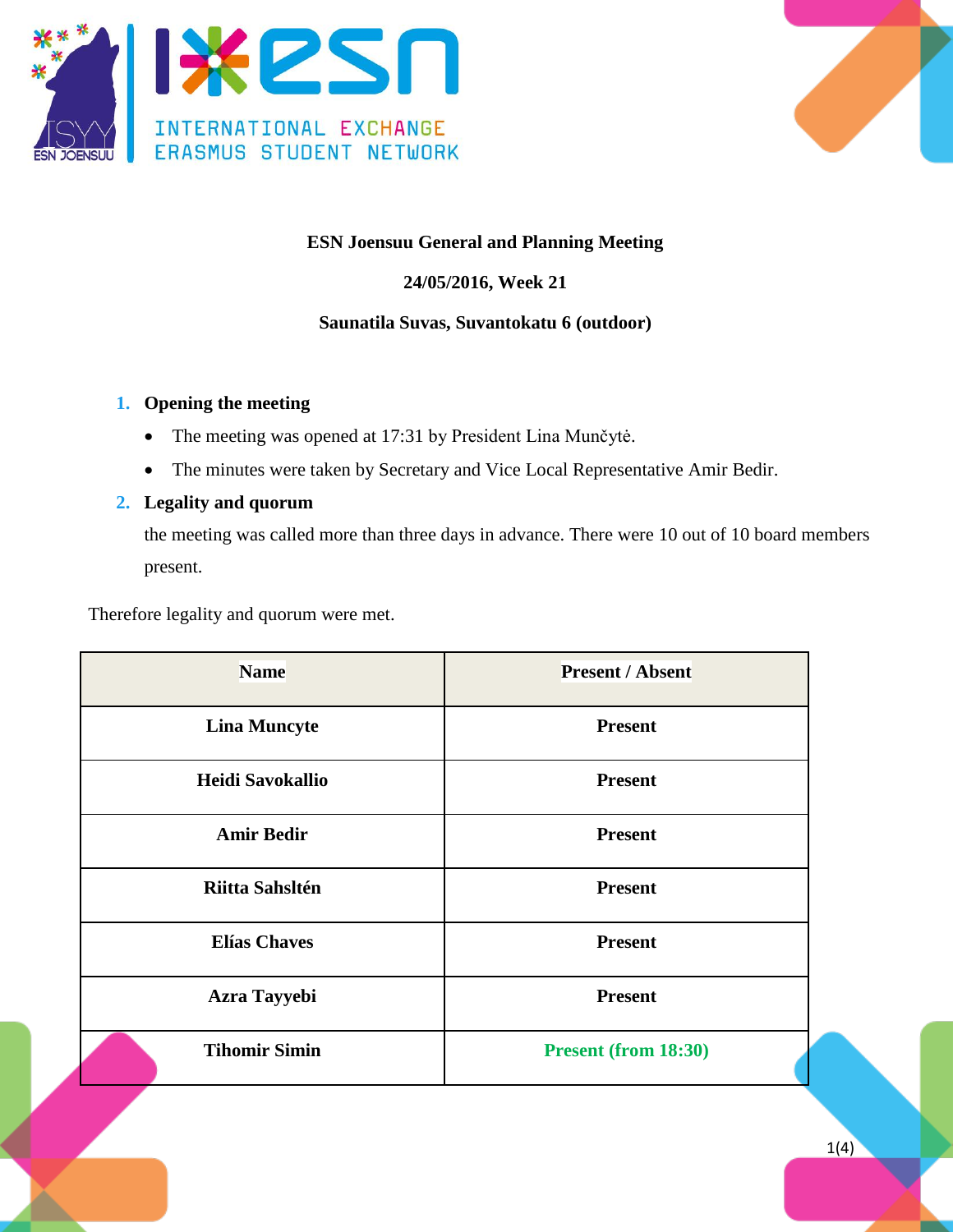

#### People present:

- 1. Dalva Lamminmäki
- 2. Usoa Toledo
- 3. Joan Carrerea
- **3. Accepting the agenda**

The agenda was accepted.

## **4. Budget Update:**

- Still Riitta is missing some receipts. If anybody has any receipts please bring them to Riitta before the end of May.

- We voted in the favour of spending 400 Euros for a new skis that are going to be kept in the student union.

- We ran out of badges, we need to order more badges. Lina presented the designs in the last meeting. Now we need to decide a budget on that. We approved a budget of 600 euros (300 for each design).

## **5. Releasing the board from their liabilities**

**-** The board has been released!

## **6. Presentation of the candidates (1 minute)**

- **President**: Lina applied for the position.
- **Vice president**: Heidi applied for the position.
- **Secretary**: Amir applied for the position.
- **Treasurer**: Riitta applied for the position.
- **Welcome bags Responsible**, Alex and Dalva applied.
- **Event coordinator and ESNcard Responsible**, Usoa applied for the position.

- **Communication Manager**: Joan applied for the position.

## **7. Electing the summer board**

- **Lina** was elected to be the **President.**

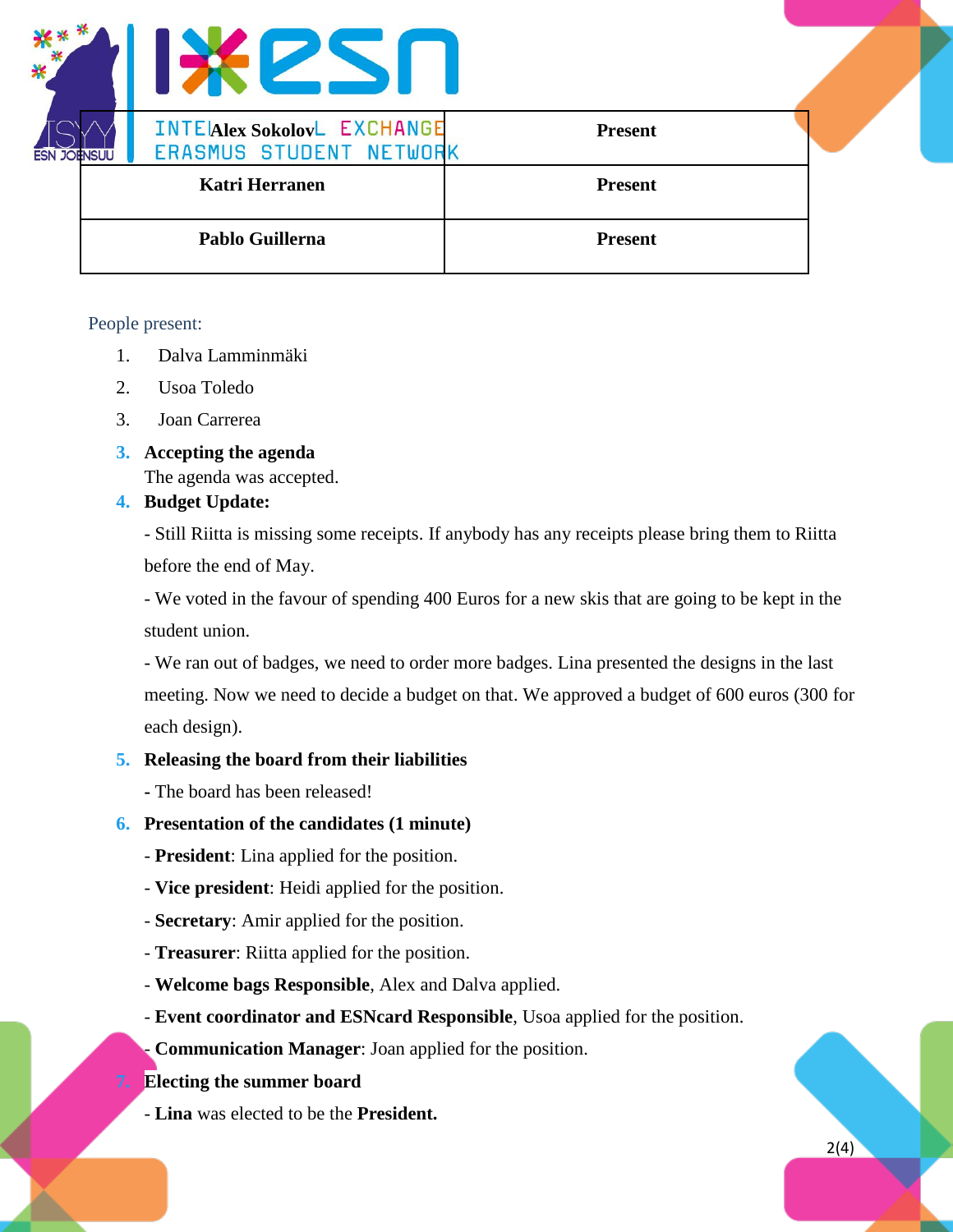



- **- Riitta** was elected to be the **Treasurer.**
- **- Alex and Dalva** were elected to be the **Wlecome Bags Responsible.**
- **- Usoa** was elected to be the **Event coordinator and ESNcard Responsible.**
- **- Joan** was electedto be the **Communication Manager.**

## **8. Planning next semester's events**

**-** 9<sup>th</sup> of Auguest is the deadline for the welcome bags to be ready. On the 16<sup>th</sup> we should prepare the bags. Dalva & Alex Head OC. Volunteers, Amir, Lina, Azra, Heidi ?.

**-** We are not welcomed to make the orientation in KUAS this semester. We think we can do a promotional stall instead around 10:30 on Tuesday the 30<sup>th</sup> of Auguest. Alex will be the head OC. In OC we have Riitta, Azra, Lina, Usoa, Katri, Laura and Amir.

- Tutors who tutor Finnish students have their orientation on 24<sup>th</sup> of August from 9 to 17. We can make a short presentation Laura is head OC, Lina, Alex, Katri and Amir are in the OC.

- ESN orientation presentation on Friday the 2<sup>nd</sup> of September in the afternoon. (We learned from last time that we should make it clear that ESN card is not a student card). Riitta will be head OC, Lina will do the presentation. Alex, Laura, Amir, Usoa Azra?, Dalva? and Joan.

- On the 2<sup>nd</sup> of September we have the GTKEO party. We need to be there at 20 and the party starts at 21. Usooa Head OC. Alex, Laura, Amir, Joan?, and Riita.

- On 7<sup>th</sup> of September we have the Campus crash. Katri Head OC, Usoa, Laura, Alex, and Amir. - The General meeting on the  $6<sup>th</sup>$  of September at 18:00. We are having a discussion about where to hold it this semester. Laituri (cultural café) is favored, however we need to ask how much will it cost and what arrangments to be done. Dalva will investigate about that and let us know. Lina will be head OC. Joan, Usoa, Amir, Alex, Azra?.

- Knowledge Transfer (Board and Actives Training) Saturday all actives and board, and Sunday only board members.  $(10<sup>th</sup>$  and 11th Sep). We will do it at the student union. Or Suva's? Lina head OC, Alex, Amir, Riitta, Laura, and Azra will be in the OC.

 $-9<sup>th</sup>$  of September IKEA trip. Riitta will be the head OC. Dalva will be the  $2<sup>nd</sup>$  GL.

- Language Café Info meeting on Wednesday the 14<sup>th</sup> Sep (16:00). Lina Head OC. Joan, Usoa, and Amir in the OC.

-Discover Joensuu 18<sup>th</sup> of September. We think we may do it this time in väentalo. Riitta is the Head OC. Joan, Usoa, Lina Azra are part of the OC